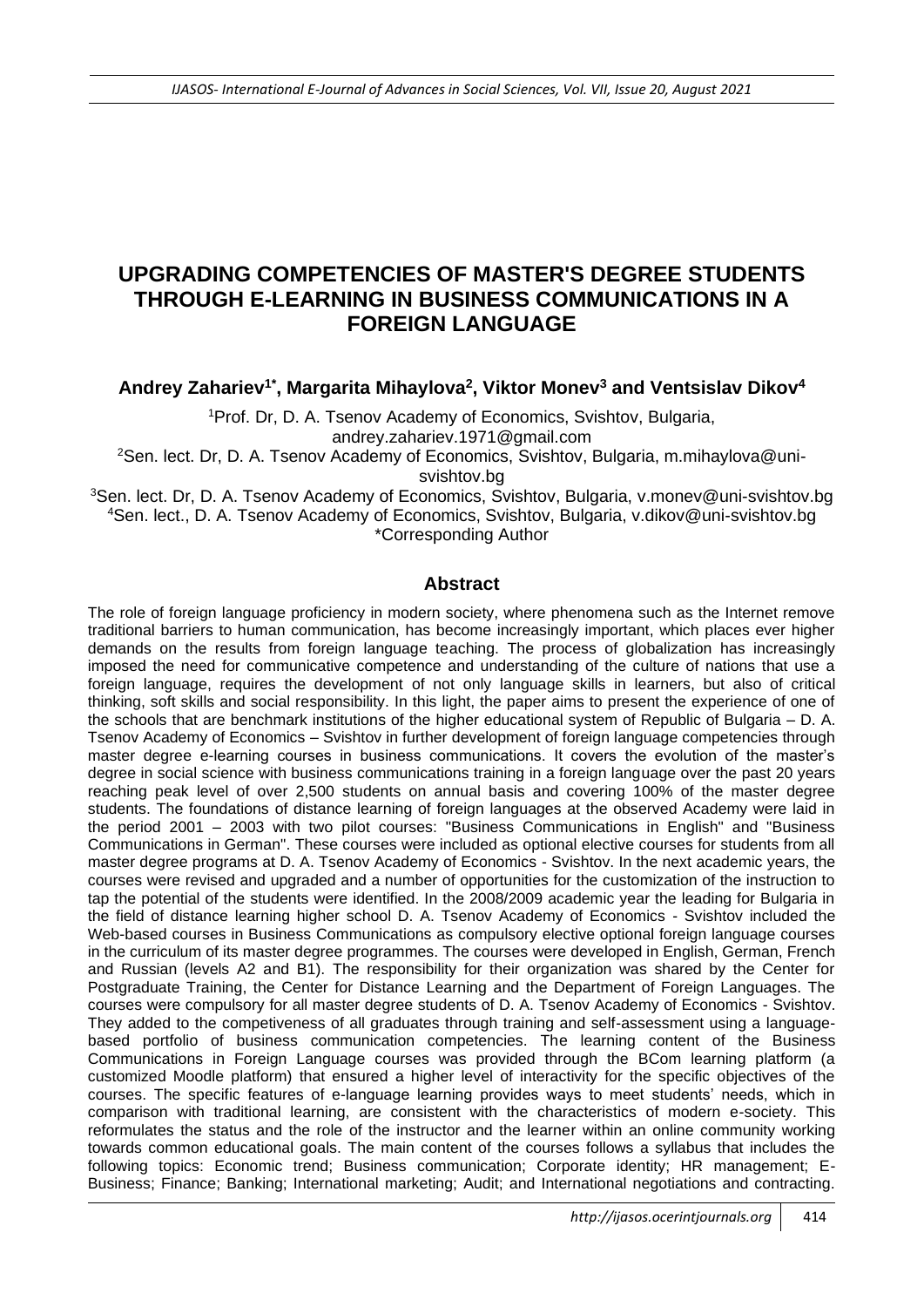Although the authors put emphasis on vocabulary practice, reading and writing tasks, and listening activities, it is not a purely language course but a business communications one. Logically, at the peak load of the distance learning system for the first decade of the 21st century (in 2009) in D. A. Tsenov Academy of Economics – Svishtov, the e-learning traffic data reached 102 thousand unique logs from abroad (localized by IP addresses) - 41 countries on 6 continents. In the second decade, a peak was registered in 2013 with logs of master degree students from abroad, including 128 countries and 262 thousand unique logs by IP address. In both peak cases, the total number of master degree students was over 2,500 trainees on an annual basis. All this logically confirms that the internationalization of the portfolio of educational products in higher education is the basis for attracting students and ensuring the convergence of diplomas and knowledge. In 2013, the courses became optional and the number of students rapidly decreased due to the associated additional tuition costs. However, the established methodology and procedures were a solid base for development and introduction of a distance learning course at advanced level (C1) (Advanced Business English) for the Bachelor's Degree programmes taught in English. Nowadays the course aims to revise and consolidate the knowledge that students already have (they are required to have at least a B1 level to enrol in these programmes) and to upgrade their general and professional communication skills to level C1 and beyond. Since such an upgrade requires many class hours, the course was subdivided into four modules taught within four consecutive semesters of 14 weeks each. The first two modules are more intensive (with 4 class period per week, or a total of 56 classes per semester) because they are intended to develop further the language knowledge and skills acquired during secondary education. Modules 3 and 4 are more skillsoriented and therefore require less in-class interaction and considerably more self-study. The study load for these modules is 2 classes per week, or a total of 28 classes per semester. The main conclusion of the study is that BCom business communication courses are a key element in the education of students in social sciences, based on the classic three pillars for a successful career - digital competence, foreign language skills and high competence in the subject areas studied in the bachelor's and master's degree programmes.

**Keywords**: E-learning, Business Communications, Master's Degree in Social Science

## **1. INTRODUCTION**

Education in the social sciences is based on the perception of society as a single value system with diversity in its elements. Internationally, linguistic diversity is both a barrier and an opportunity. Native languages give national identity. They give the opportunity to communicate on the area of land within the national borders, but often hamper the communication between people from different countries. It is the proficiency in a foreign language that broadens the horizons and creates opportunities for both individuals and businesses. Similarly to the world of money and monetary relations where there are established reserve currencies, in the linguistic diversity there are leading languages in which the content of trade contracts is drawn up, invoices are issued, transfers between bank accounts are ordered. That is why the integrity between language learning and career is so desired and purposefully cultivated in individual education systems and universities.

The role of foreign language proficiency in modern society, where phenomena such as the Internet remove traditional barriers to human communication, has become increasingly important. This places ever higher demands on the results from foreign language teaching. The process of globalization has increasingly imposed the need for communicative competence and understanding of the culture of nations that use a foreign language, requires the development of not only language skills in learners, but also of critical thinking, soft skills and social responsibility. In this light, the paper aims to present the experience of one of the schools that are part of the higher educational system of Republic of Bulgaria – D. A. Tsenov Academy of Economics – Svishtov in further development of foreign language competencies through master's degree e-learning courses in business communications. It covers the evolution of the master's degree in social science with business communications training in a foreign language over the past 20 years reaching a peak level of over 2,500 students on annual basis and covering 100% of the master degree students.

## **2. PHILOSOPHY OF THE BUSINESS COMMUNICATION TRAINING IN A FOREIGHN LANGUAGE**

## **2.1. Fundamentals of Business Communications and CEFR levels**

Business communications (BCom) are based on two key points: first, the use of language as a means of oral and written communication and the use of specific code containing terminology in a professional field, etiquette in establishing contacts and knowledge about the subject of the transaction. There are different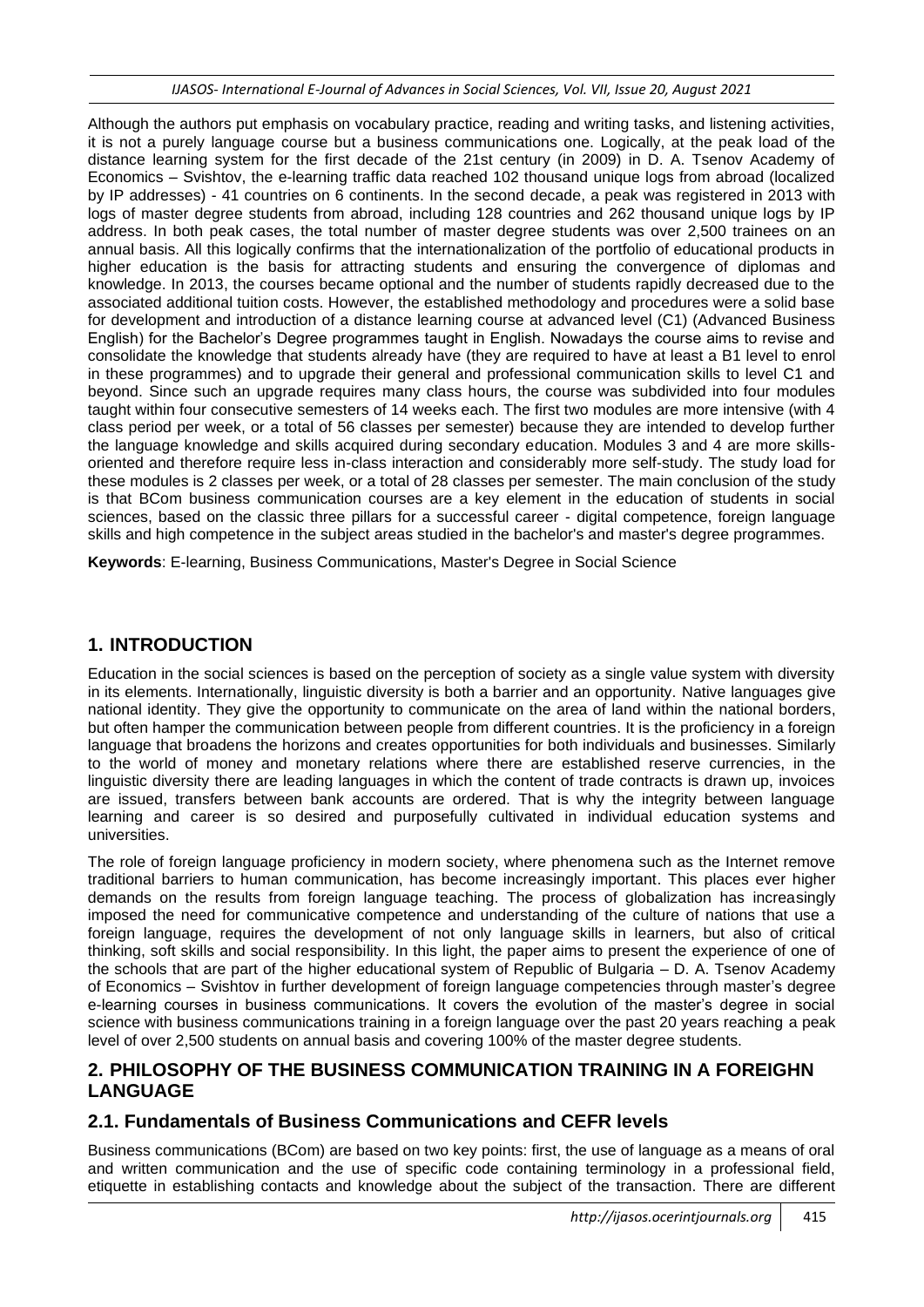scales for assessing the level of proficiency in a language; the widely used in the European Union are used the Common European Framework of Reference for Languages (Common European Framework of Reference for Languages, Council of Europe) and the ALTE scale. The common reference language framework comprises 3 levels (A, B, C) with two sub-levels in each; ALTE uses five levels (ALTE Framework). What these scales have in common is that as the level of language competence increases, the ability of communicators to communicate grows. BCom business communication courses cover the middle zone (A2-B in the mass profile of trainees, the so-called Independent User) and level C (for outstanding students, Proficient User) according to the Common Reference Language Framework.

#### **Table 1. Scales for assessing the level of foreign language proficiency**

### **Common European Framework of Reference**

| Level A> Basic User                              |                     | Level B> Independent User |                | Level C> Proficient User |                      |  |  |  |  |  |
|--------------------------------------------------|---------------------|---------------------------|----------------|--------------------------|----------------------|--|--|--|--|--|
| A1                                               | A2                  | B1                        | B <sub>2</sub> | C1                       | C <sub>2</sub>       |  |  |  |  |  |
| <b>Association of Language Testers in Europe</b> |                     |                           |                |                          |                      |  |  |  |  |  |
| Breakthrough                                     | <b>ALTE Level 1</b> |                           | ALTE Level 3   | ALTE LEVEL 4             | <b>ALTE</b><br>Level |  |  |  |  |  |

#### **BCоm in English, French, German and Russian**

Source: (Common European Framework of Reference for Languages (CEFR), 2021)

The choice of languages in BCom is based on several factors:

- Globalization and the need to communicate with business partners from around the world,
- Multilingualism within the European Union,
- The relatively high weight of a small number of languages in international communications.

#### *2.1.1 The language Distribution in the EU and Profiling of Educational Products*

Globally, there has always been a need to use the same language in personal and business communication. During the Roman Empire, such a common language was Latin, which retained its position until the late Middle Ages; in more recent times, French established itself as the language of diplomacy and culture. In the twentieth century, English became the language of global communication. This has required the priority inclusion of business English in BCom. The presence of other languages (French, Russian and German) is determined by both the traditions in the Bulgarian school educational system and the relatively high weight of French in Western Europe, German in Central and Eastern Europe and Russian in Eastern Europe and the countries of the former Soviet Union bloc. A Eurobarometer survey shows the following prevalence of some widespread languages in the European Union with the leading position of English (See Table 2 and Table 3).

#### **Table 2. Distribution of the answers according to the question "Languages that you speak well enough in order to be able to have a conversation - TOTAL?" in 2021 survey of Eurobarometer 386**

|         | EU6 | EU <sub>9</sub> | EU10 | EU12 | FI/<br>AT<br>/SE | <b>EU15</b> | <b>EURO</b><br><b>ZONE</b> | <b>NON</b><br><b>EURO</b> | <b>NMS10</b> | <b>NMS12</b> | <b>EU25</b> | <b>EU27</b> |
|---------|-----|-----------------|------|------|------------------|-------------|----------------------------|---------------------------|--------------|--------------|-------------|-------------|
| English | 48% | 40%             | 40%  | 38%  | 78%              | 40%         | 44%                        | 28%                       | 32%          | 32%          | 39%         | 38%         |
| French  | 15% | 16%             | 16%  | 14%  | 9%               | 14%         | 13%                        | 11%                       | 3%           | 6%           | 12%         | 12%         |
| German  | 14% | 12%             | 12%  | 10%  | 17%              | 10%         | 11%                        | 13%                       | 18%          | 15%          | 12%         | 11%         |
| Russian | 1%  | 1%              | 1%   | 2%   | 1%               | 2%          | 2%                         | 9%                        | 19%          | 16%          | 4%          | 5%          |
| Other   | 21% | 15%             | 15%  | 12%  | 23%              | 12%         | 14%                        | 11%                       | 16%          | 16%          | 13%         | 12%         |
| None    | 43% | 46%             | 46%  | 48%  | 18%              | 46%         | 44%                        | 50%                       | 44%          | 47%          | 46%         | 46%         |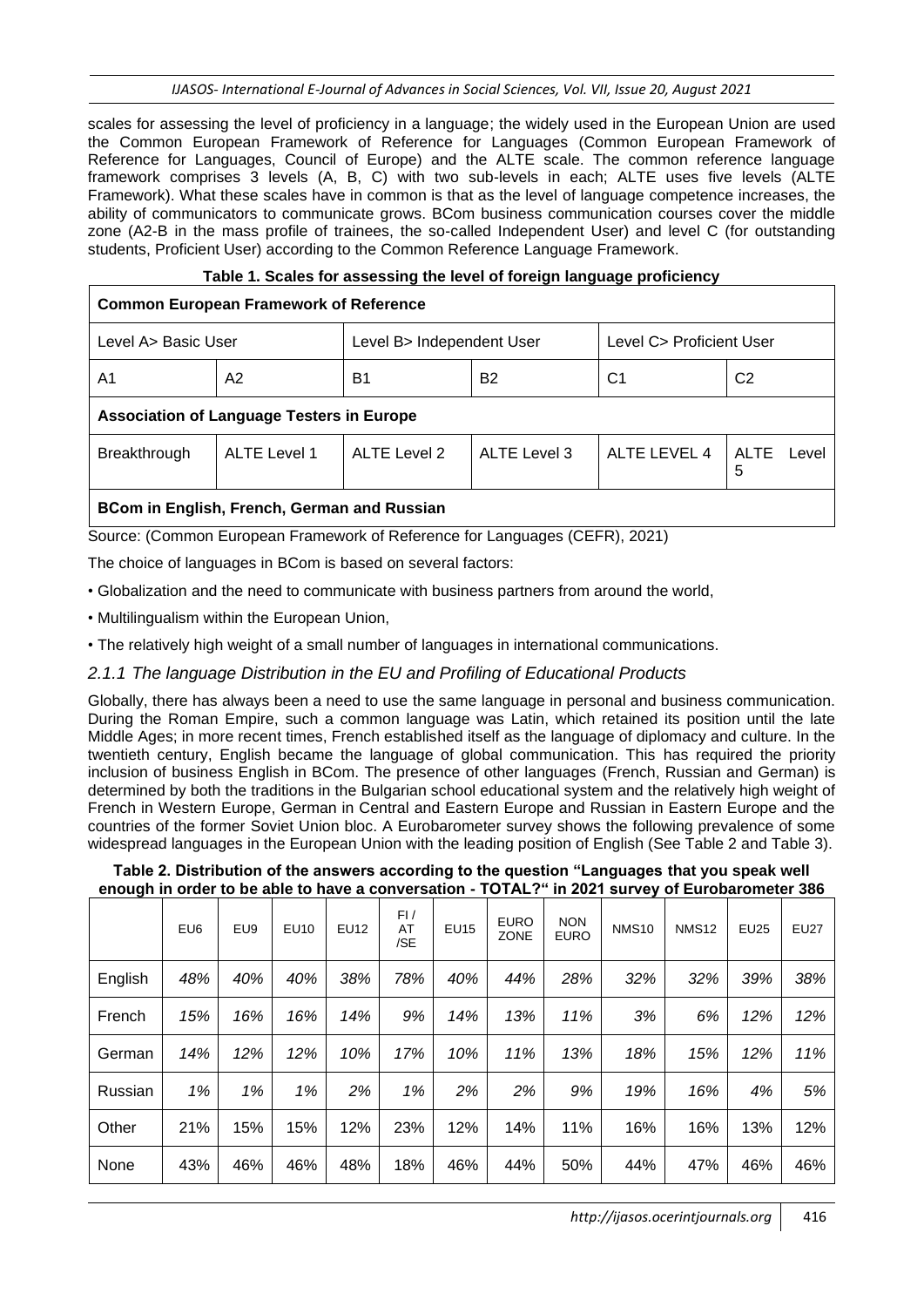*IJASOS- International E-Journal of Advances in Social Sciences, Vol. VII, Issue 20, August 2021*

|         | EU <sub>6</sub> | EU9 | <b>EU10</b> | <b>EU12</b> | FI/<br>AT<br>/SE | <b>EU15</b> | <b>EURO</b><br><b>ZONE</b> | <b>NON</b><br><b>EURO</b> | <b>NMS10</b> | <b>NMS12</b> | <b>EU25</b> | <b>EU27</b> |
|---------|-----------------|-----|-------------|-------------|------------------|-------------|----------------------------|---------------------------|--------------|--------------|-------------|-------------|
| English | 40%             | 34% | 34%         | 31%         | 71%              | 34%         | 36%                        | 24%                       | 25%          | 25%          | 32%         | 32%         |
| French  | 5%              | 7%  | 7%          | 6%          | 1%               | 6%          | 4%                         | 7%                        | 1%           | 2%           | 5%          | 5%          |
| German  | 6%              | 5%  | 5%          | 4%          | 3%               | 4%          | 5%                         | 5%                        | 9%           | 7%           | 5%          | 5%          |
| Other   | 6%              | 8%  | 8%          | 11%         | 7%               | 10%         | 11%                        | 14%                       | 20%          | 19%          | 12%         | 12%         |
| None    | 43%             | 46% | 46%         | 48%         | 18%              | 46%         | 44%                        | 50%                       | 45%          | 47%          | 46%         | 46%         |

Source: Special Eurobarometer 386: Europeans and their Languages (Eurobarometar, 2021)

**Table 3. Distribution of the answers to the question "Which first other language, if any, do you speak well enough in order to be able to have a conversation?" in 2021 survey of Eurobarometer 386**

Source: Special Eurobarometer 386: Europeans and their Languages (Eurobarometar, 2021)

The distribution of the answers from the latest survey from 2021 of Eurobarometer 386 confirms the leading position of the English language regardless of Brexit. Therefore, the innovative course in business communications for students of social sciences and economics (BCom) is a kind of a response to the process of globalization. BCom is characterized by the general thematic structure for the four languages and the adherence to the set language levels. The individual language courses use lexical, grammatical and communicative exercises, which aim at the complex development of the communicative competence of the students to be used in business situations. In the process of creating the courses, a revolutionary concept for Internet-based distance learning has been applied, taking advantage of modern information technology. The course team have created an interactive environment for asynchronous learning, which allows for intensive training of language structures, communication situations, case studies, collection of economic information, presentation of summarized results and more. A similar type of learning, using distance learning tools, is presented in a Marwan Elmubarak study on project-based learning (Elmubarak, 2020, pp. 357-364) and the various studies of practical-orientated concept of professional education (Diachok, Chernukha, Tokaruk, Udovenko, & Petrova, 2020, pp. 272-282) and training of economic sector specialists (Zagorodnya, et al., 2020, pp. 139-144)

## *2.1.2 The historical Development of BCom in the Bulgarian Higher Education Institutions*

The innovative course in business communications in a foreign language is based on modern interactive Internet technologies and provides for flexible development of foreign language skills in the professional business sphere. The learning content is structured in texts and self-study tasks, various lexical and grammatical exercises, online tests, a semester case study with a practical focus and additional multimedia resources available from a specialized website.

The foundations of distance learning of foreign languages were laid in a benchmark higher educational institution in Bulgaria – D. A. Tsenov Academy of Economics, Svishtov, in the period 2001 – 2003 with two pilot courses: "Business Communications in English" and "Business Communications in German". These courses were offered as optional elective courses for students in all master's degree programmes at D. A. Tsenov Academy of Economics - Svishtov. In the following academic years, the courses were revised and upgraded to include a number of options for student-centered customization. These new features included individual assignments and collaborative tasks, standardization of instruction; a more objective and flexible assessment process; opportunities for subsequent diversification of self-study didactic materials; content and language integrated learning (CLIL).

In the 2008/2009 academic year, as a leader in the field of distance learning in Bulgaria, D. A. Tsenov Academy of Economics included the Web-based courses in Business Communications in English, German, French and Russian at levels A2 and B1 according to the CEFR as compulsory elective foreign language courses in all master's degree curricula. The responsibility for their organization was shared by the Center for Postgraduate Training, the Center for Distance Learning and the Department of Foreign Language Teaching. The learning content of the Business Communications in Foreign Language courses was provided through the BCom© learning platform (a customized Moodle platform) that ensured a higher level of interactivity for the specific objectives of the courses.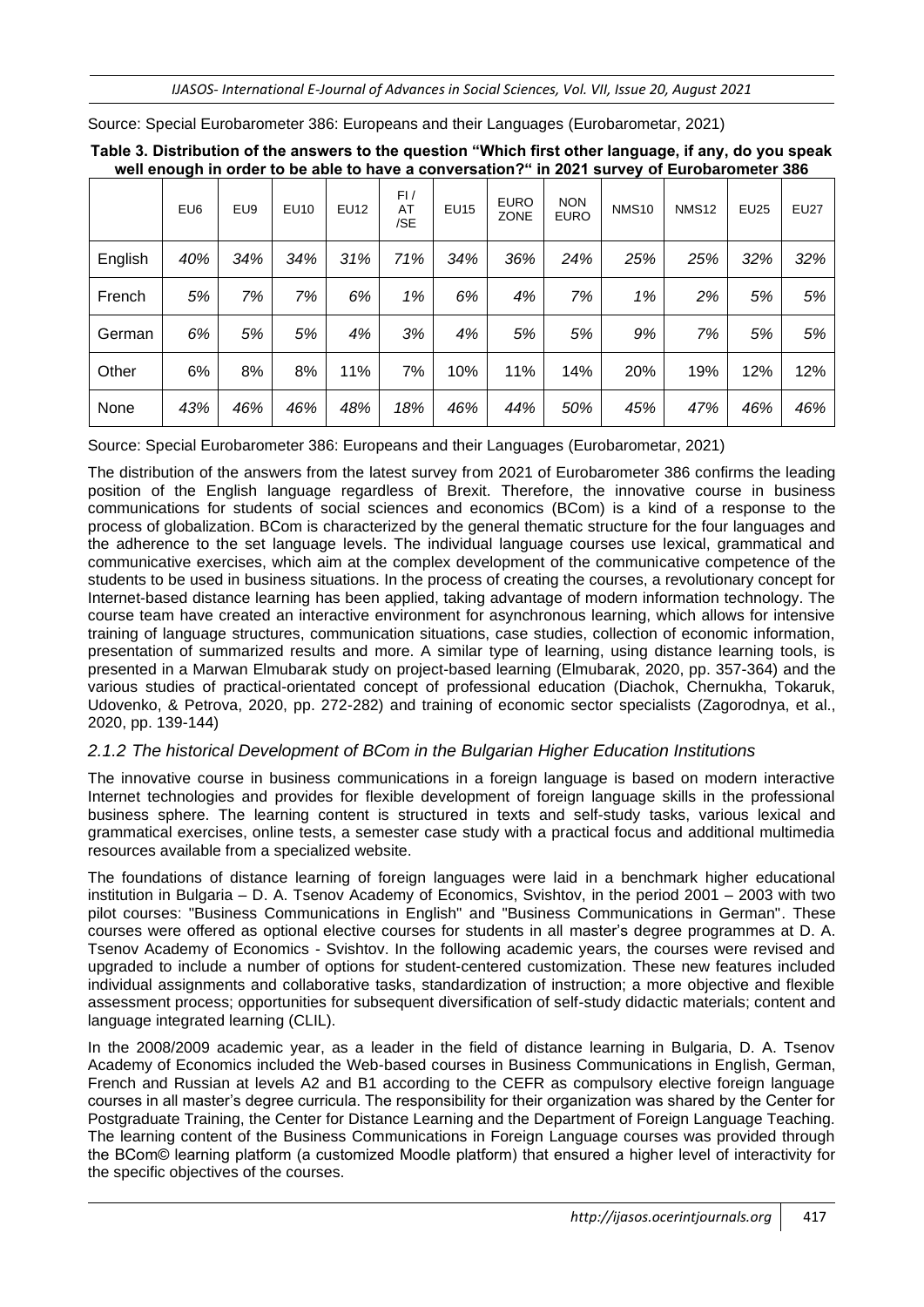The specific features of e-language learning provides ways to meet students' needs, which in comparison with traditional learning, are consistent with the characteristics of modern e-society. This reformulates the status and the role of the instructor and the learner within an online community working towards common educational goals. The main content of the courses follows a syllabus that includes the following topics: Economic trend; Business communication; Corporate identity; HR management; E-Business; Finance; Banking; International marketing; Audit; and International negotiations and contracting. The philosophy is to cover main business activities and branches of the economy (Terziev, 2019, pp. 324-330) based of the open economy and labour market demand (Terziev & Ivanov, 2020, pp. 6-13) for staff with international economic relations education competence (Nenkov, Dyachenko, Petrova, Bondarenko, & Pustovit, 2017, pp. 353-360)

Although the authors put emphasis on vocabulary practice, reading and writing tasks, and listening activities, it is not a purely language course but a business communications one. The course reviews a set of grammar categories which master's degree students have presumably mastered during their studies so far and aims to expand further their business-related vocabulary. Moreover, as not only grammar and lexical proficiency are indicative of students' progress, their ability to cope with practical everyday business tasks (e.g., composing or replying to a business letter, searching for and analysing available economic data, etc.) are also assessed and included in the final achievement.

With the introduction of BCom courses on an internal project of the benchmark institution, a comparative study of ICT-based and conventional methods for testing the knowledge and skills of students was conducted. The project sought answers to some of the following questions: What is the degree of correspondence between online and conventional tests?; What are the structural features of online tests?; What are the advantages and disadvantages of online tests compared to conventional ones?; What is the degree of applicability of online tests in specialized foreign language teaching?

The object of the survey was to compare the achievement of the students at didactic tests used to check and assess the knowledge and language skills of students of economics in higher education depending on the form of the test – on paper or electronically. For the purposes of the research the authors of the BCom courses generated in the Moodle e-learning system tests comprised of tasks of the types free answer tasks, mixed tasks, and structured answer tasks. As the statistical analysis of the scattering of the achieved results did not reveal significant differences between the two versions of the test (paper and electronic), it was concluded that both forms of testing can be used equally in the process of learning a foreign language, but the innovative format has undeniable advantages in a purely practical aspect.

On that basis the e-learning approach of testing of BCom students was widely introduced. At the peak load of the distance learning system for the first decade of the 21st century (in 2009), the e-learning traffic data reached 102 thousand unique logs from abroad (localized by IP addresses) - 41 countries on 6 continents. In the second decade, a peak was registered in 2013 with logs of master's degree students from 128 countries around the world with 262 thousand unique logs by IP address. In 2013, the courses became optional and the number of students rapidly decreased due to the associated additional tuition costs. However, the established methodology and procedures were a solid base for the development and the introduction of a distance learning course at advanced level (C1) (Advanced Business English) for the bachelor's degree programmes taught in English.

### **2.2. From Specialized One Year Language Product towards Widespread Multiyear and Multilevel BCom Studying**

At present the course aims to revise and consolidate the knowledge that students already have (they are required to have at least a B1 level to enrol in these programmes) and to upgrade their general and professional communication skills to level C1 and beyond. Since such an upgrade requires many class hours, the course was subdivided into four modules taught within four consecutive semesters of 14 weeks each. The first two modules are more intensive (with four class period per week, or a total of 56 classes per semester) because they aim to develop further the language knowledge and skills acquired during secondary education. Modules 3 and 4 are more skills-oriented and therefore require less in-class interaction and considerably more self-study. The study load for these modules is two classes per week, or a total of 28 classes per semester. The specific learning objectives and outcomes for each module are summarized below:

MODULE 1: As economic theories are a fundamental part of every economic thinking, Module I is devoted to the most influential thinkers of the past and the present day and the fundamental ideas they proposed. The course also revises and consolidates some of the main grammar topics such as the English tense system, the various types of verb forms, etc. The aim of this course is to provide the students with the knowledge, language skills and competences they will find useful in their future business careers. This includes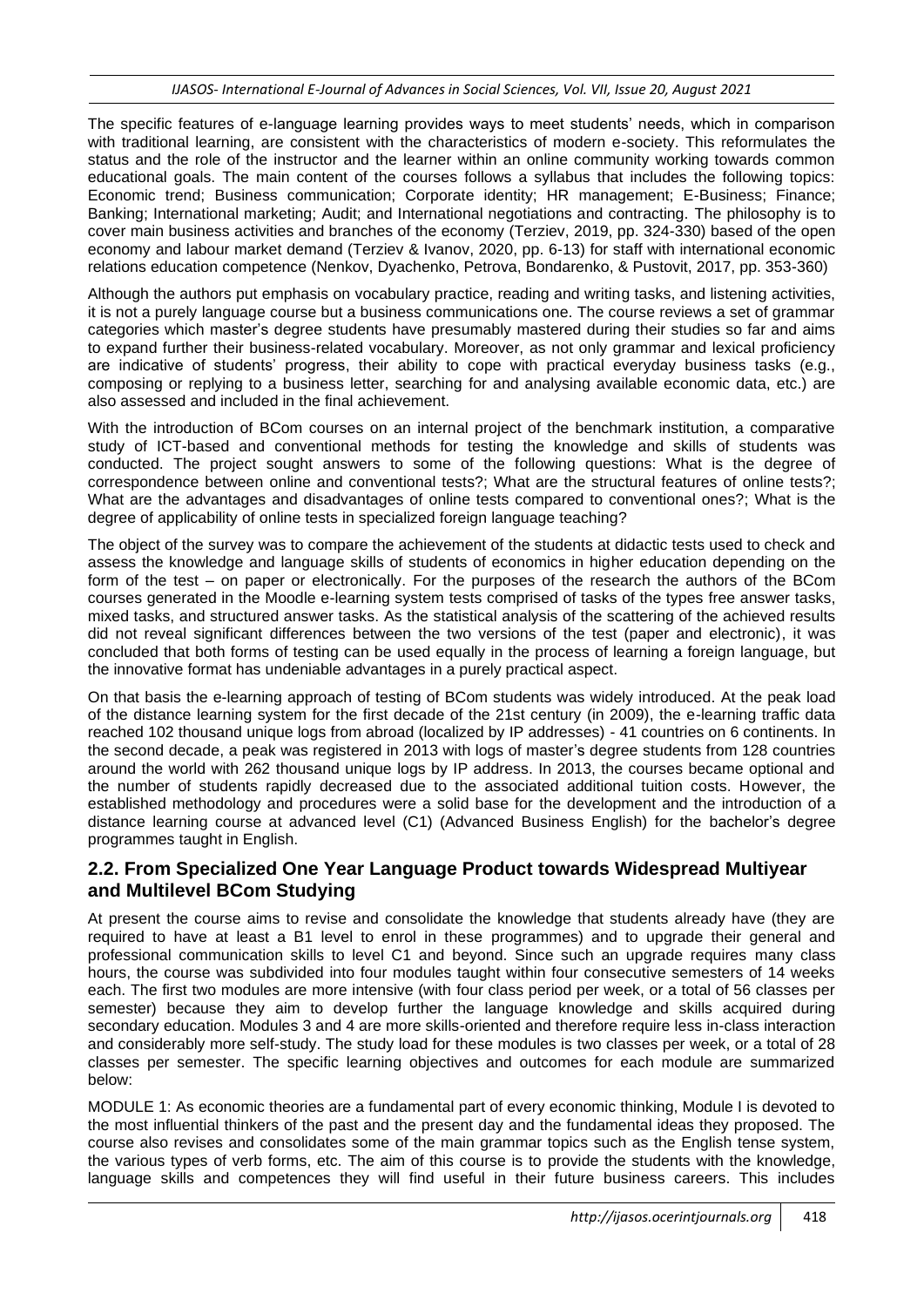competent use of specialized terminology; working with specialized texts and documents in English; handling correspondence with partners and clients; engaging in verbal communication – giving presentations, participating in dialogues and discussions; retrieving information from messages, news, reports, interviews, etc., and reading comprehension of specialized literature and working with internet sources. Upon completion of the course, the students must be able to work with specialised texts and documents in English; comprehend and compose business letters; participate in business discussions in English; to read and analyse specialized texts in English in the field of Economics.

MODULE 2: Module II of the course presents some issues pertinent to financial markets, globalization and business ethics. On the practical side students also learn/review how to read and interpret financial statements, which is a key to analysing the financial position of a company. It also revises and consolidates their knowledge on some grammar topics.

MODULE 3: Module III of the course is devoted to the topics of risk, insurance and reinsurance, global marketing, management styles and employment. The course continues the grammar revision and practice and develops further the written and oral production skills of the students putting and emphasis on the stylistic and structural conventions of academic writing and public speaking.

MODULE 4: Module IV of the course is devoted to the topics of cultural differences, social responsibility and business ethics. On the more practical side, it covers some issues related to raising finance and negotiating. Having revised and consolidated your grammar knowledge, it focuses on writing emails, proposals, reports and academic essays.

### **2.3. The E-learning Environment and the Individual Approach of the Business Communication Training in a Foreign Language**

The role of foreign language proficiency in modern society, where phenomena such as the Internet remove traditional barriers to human communication, is becoming increasingly important, which places ever higher demands on the effectiveness of their study. The process of globalization increasingly imposes the need for communicative competence and understanding of the culture of nations that use the studied foreign language, requires the development of not only language skills in learners, but also critical thinking, social skills and civic responsibility in them. Changes in learners' needs will inevitably lead to changes in their motivation, and the role of motivation in foreign language learning is a key success factor. The motivation to learn a foreign language is influenced not only by the language needs, but also by the life needs of the particular learner. Given the predominantly instrumental motivation to learn a foreign language in Bulgaria, learning management systems provide various opportunities to apply modern techniques and strategies to encourage increased integrative motivation in learning a foreign language. In practice, it is difficult to identify a direct link between the level of motivation to learn a foreign language and the level of language competence of learners, except in terms of their participation in various forms of web communication. The latter could be attributed to a higher level of language anxiety.

E-language learning meets not only the higher needs of the learner for self-improvement and realization of their own abilities, but also the needs for self-esteem, respect and approval, through the ability to choose materials and learning strategies and the ability to compare with the other participants in the learning process. The importance of the high level of motivation that all learners would like to achieve in their learners is closely related to the need for achievement. In this aspect, the timely and adequate feedback between the purposeful actions, the quality and the peculiarities of the obtained results is of utmost importance for the quality and efficiency of the learning process, as it provides information to the learners about the degree of achievement of the pre-formulated goals and the success and progress achieved. E-learning allows automation of a large part of the feedback process, which leads to optimization of the learning process. Communication can take place in a foreign language, which, if used skilfully by the teacher, can reduce language anxiety.

E-learning also satisfies the need of the learners to belong to a certain social group and to create social contacts, through the constant connection with the other learners and teachers. The high level of motivation is extremely important for foreign language learning due to the strong communicative aspect of its goals. In the absence of active communication between the teacher and the students, the effectiveness of foreign language teaching decreases significantly and to a much higher degree than in other academic fields (Zahariev, 2009, pp. 5-7). Due to the physical distance between the teacher and the learners and the limited opportunities for non-verbal communication, E-learning and in particular distance foreign language learning must be aimed at creating group affiliation and encouraging contacts between all participants in the learning process. One of the essential elements in this aspect is the creation of an online community, which must bear the characteristics of this type of community in a humanized environment, with different moderation and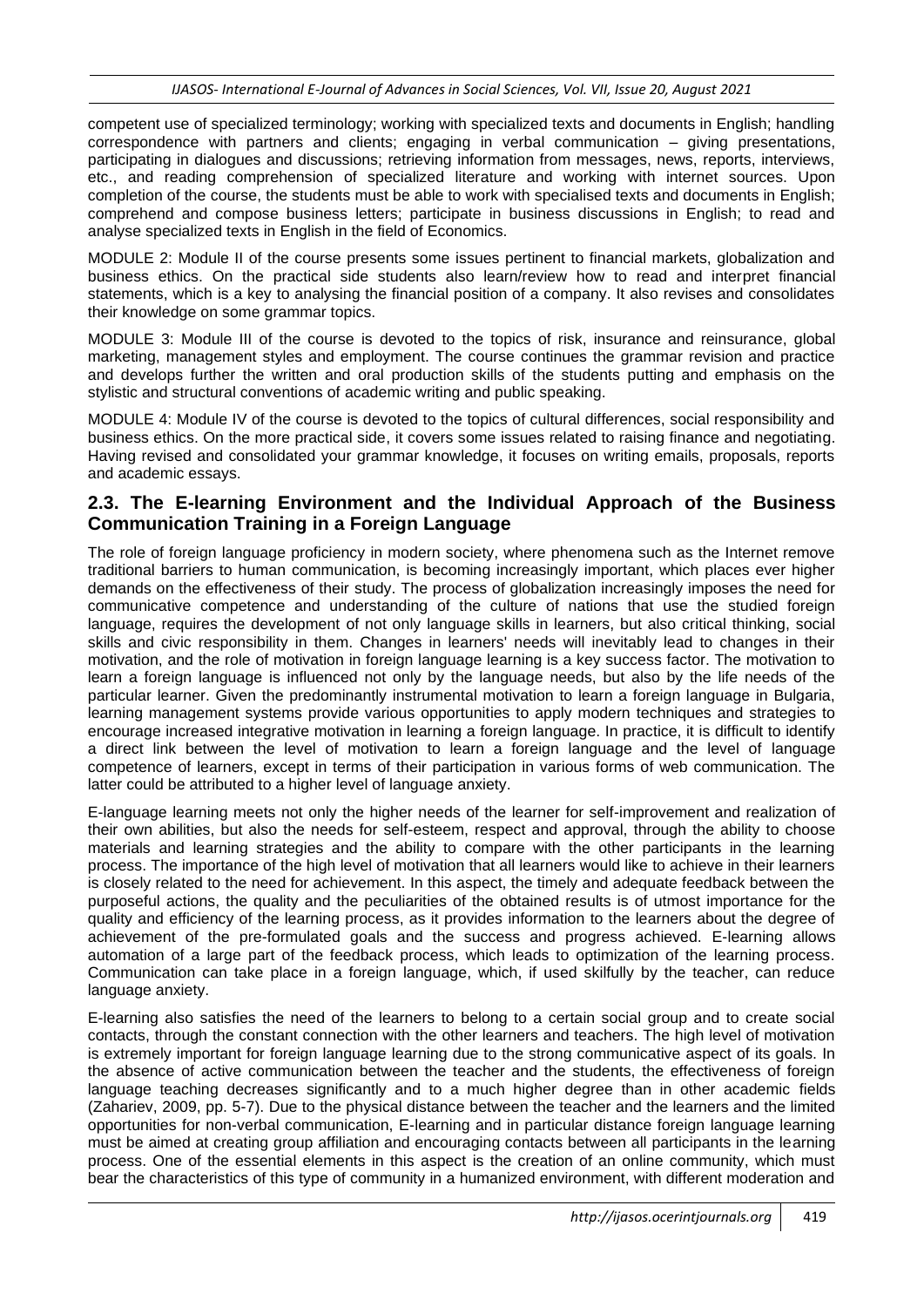different written and unwritten rules.

Thirdly, the possibility to choose a place of study, as well as the greater availability of help from the teacher and other learners create in the learner a sense of protection from fear and inconvenience, forms in him the feeling that the learning process in it is largely under his control compared to traditional forms of education. What is specific about foreign language learning compared to other academic fields is that the learner is constantly required to communicate through a tool that he does not master perfectly, which provokes the creation of insecurity and fear that he will not be able to build an image that meets of its true nature. The learning content of the course, designed for learners with a lower level of language proficiency, should be in line with their relatively limited vocabulary, as frequent exposure to a situation in which the learner cannot effectively communicate or understand what is read or heard, leads to lower confidence and demotivation.

Another interesting aspect in this direction is the need for autonomy. In e-learning, and in particular in distance learning, learners are required to have a much higher degree of self-control and environmental management, they must make a large number of independent decisions and play roles, which are performed by the teacher in the traditional form of education. The idea that students should be able to orient themselves in the learning situation determines a new status of the role of the teacher, who is already accepted as a consultant, providing methodological and psychological support. This changed role inspires in the learner a feeling of greater autonomy in the learning process itself, a liberation from stereotypes and a change in identification compared to traditional forms of learning.

The specifics of e-language learning provide means to meet the needs of learners, which in comparison with traditional learning, are consistent with the characteristics of modern e-society. At the same time, it reformulates the status and the role of the teacher and the learner within an online community working towards common educational goals. The completely distance form of e-learning has significant advantages: the learning materials, exercises, assignments, resources and tests are available to the learners without time limit and thus everyone can plan and carry out their own learning. At the same time, the tutor has an overview of the learning activities and can influence the pace of work, give instructions and answer inquiries. With motivated trainees and good infrastructure (Internet availability, quality connection, continuous operation of the server with the data of the e-course) effective training is achieved. A different situation is also possible: lack of access to the Internet, interruptions in the connection for technical reasons, or incorrect performance of tasks, exercises and tests by the trainees. In this case, the tutor has little opportunity to influence the learning process. Therefore, some of the activities that give the appearance of the given training course can be carried out in person, e.g. giving instructions for working with the electronic system for training, performing control tasks or attendance tests, guaranteeing the individual assessment of the trainees.

The Blended Learning combines the advantages of face-to-face learning and e-learning. Its aim is to combine the effectiveness of e-learning forms with socialization in traditional classroom teaching. Through the use of a combination of media, self-study modules, Internet resources and face-to-face learning, a flexible and attractive learning environment can be created. The e-learning module expands the possibilities of the course, including in addition to texts and photographs in the textbook and various audio, video and flash resources with an interactive nature. This makes learning more attractive and learners can practice according to their individual learning style. Didactic tests are a key tool for establishing the current level of foreign language proficiency according to the existing Council of Europe system. By comparing the results of a test in the classical form on paper and the results of a test generated by an e-learning system, it can be established to what extent the two types of testing give similar or different results. Replacing some of the conventional tests with web-based forms for testing students' knowledge is a significant competitive advantage for educational institutions. These new forms have not yet entered mass practice, as no sciencebased comparative analyzes of conventional and web-based methods for testing and assessing knowledge have been made so far.

The innovative format has some undeniable advantages in a purely practical aspect, namely: 1. It can save a significant resource of classroom employment and thus optimize the workload of the discipline "Foreign Language"; 2. Allows to accumulate a significant information resource (databases) that can be used repeatedly and provides structuring of a unique test for each learner; 3. Saves a huge amount of extracurricular load of teachers (the time needed to check and evaluate conventional tests); 4. Ensures immediate access to the results while avoiding the time for checking and drawing up examination protocols; 5. Provides an opportunity for automation of the administrative procedures for entering the results in the student file, preparation of examination protocols, issuance of official and individual certificates, etc. 6. Can be used for effective current and final assessment in innovative forms of training (distance, part-time, semiattendance, optional, etc.). Therefore, E-learning provides for an opportunity for further development of teaching and mastering a specialized foreign language due to its flexibility, adaptability and motivating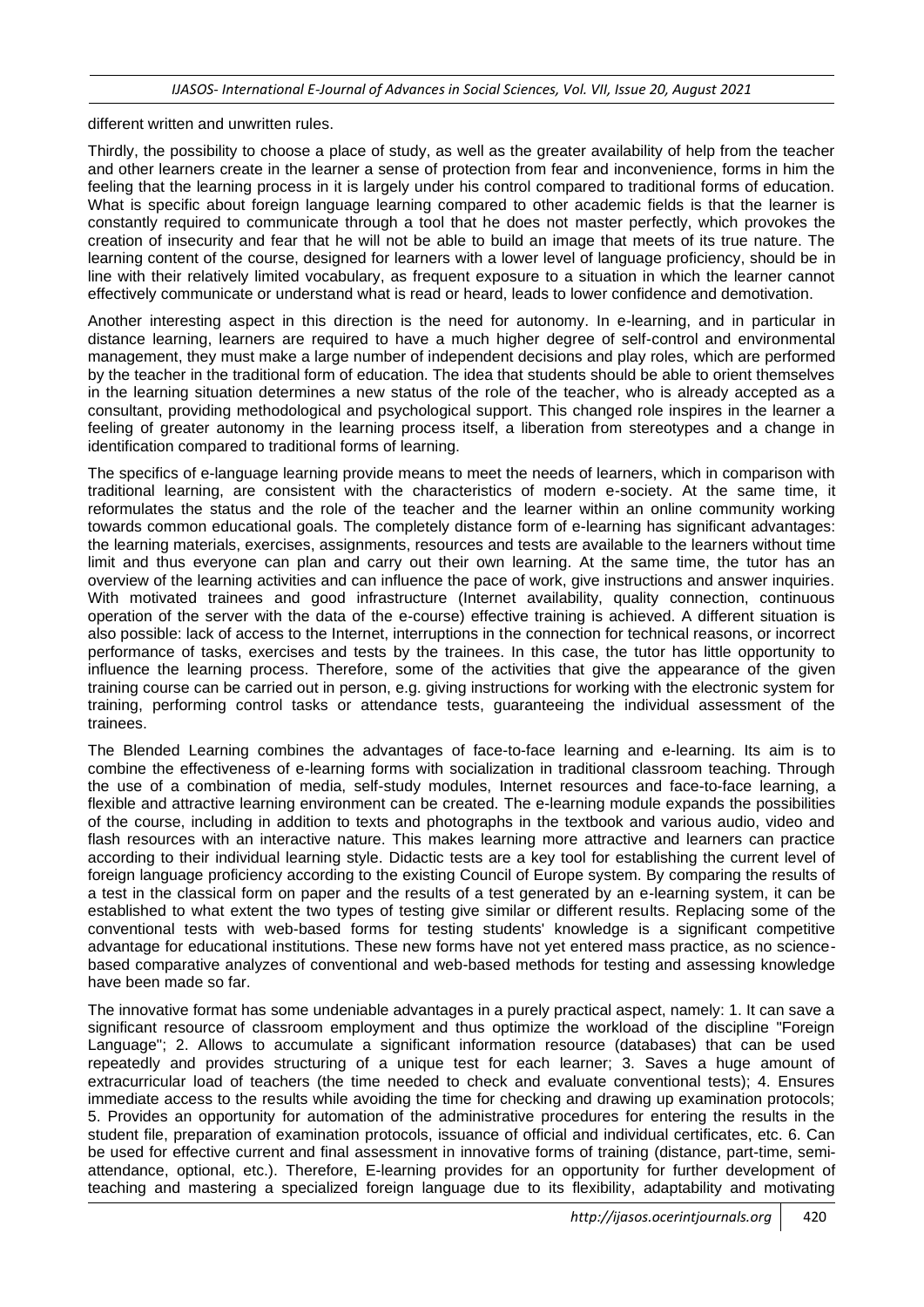function. At higher levels of foreign language proficiency, a completely distance form of learning can be relied upon, while at lower levels the use of blended learning provides a richer toolkit for teaching and assessment.

## **3. CONCLUSION**

Electronic foreign language learning with a business focus meets not only the higher needs of learners for self-improvement, but also their needs for self-esteem, respect and approval, as well as the need to belong to a social group and the needs for social contacts. The methodological and psychological support of the teacher should aim to support the identification of online learners as participants in a qualitatively different form of learning, developing their autonomy and integration motivation. Given its specifics, E-foreign language learning is a powerful tool for overcoming differentiation into heterogeneous groups of learners, while providing for opportunities for personal expression and communication in a foreign language through forms of synchronous and asynchronous communication (forums, e-mail, chat, video and audio conferencing, online group work). Due to the need to communicate through a tool that learners do not master perfectly, special attention should be paid to methods and techniques to encourage the reduction of language anxiety, especially at levels with a lower level of language competence. The BCom approach to social and economics science students has proved to be an excellent approach, which combines traditional education with E-learning content in conformity with the national strategies for development of the higher education sector (Terziev, 2020b, pp. 65-75). Thus a main conclusion that can be drawn from the conducted research is that business communication courses are a key element in the education of students in social sciences, based on the classic three pillars for a successful career - digital competence, foreign language skills and high competence in the subject areas studied in the bachelor's and master's degree programmes.

## **ACKNOWLEDGEMENT**

This research was financially supported by the Academic Foundation "Prof. Dr. Minko Rousenov", Svishtov, Bulgaria (Grant No. 1001005) and the Institute of Scientific Research at D. A. Tsenov Academy of Economics, Svishtov, Bulgaria.

## **REFERENCE LIST**

- Common European Framework of Reference for Languages (CEFR). (2021, 5 10). *Common European Framework of Reference for Languages: Learning, teaching, assessment*. (C. o. Europe, Editor) Retrieved from https://www.coe.int/en/web/common-european-framework-reference-languages
- Diachok, N., Chernukha, N., Tokaruk, L., Udovenko, I., & Petrova, M. (2020, August). Practical-oriented concept as a principle of professional education of the future professionals. *International Journal of Higher Education*(4), 272-282. doi:https://doi.org/10.5430/ijhe.v9n4p272
- Elmubarak, M. (2020). AN ONLINE SEMI-STRUCTURED APPROACH TO HELPING STUDENTS MAKE THE MOST OF PROJECT-BASED LEARNING (PBL). *IJAEDU-International E-Journal of Advances in Education, VI*(18), 357-364. Retrieved from http://ijaedu.ocerintjournals.org/en/download/articlefile/1373889
- Eurobarometar. (2021). *Special Eurobarometer 386: Europeans and their Languages.* Retrieved 05 10, 2021, from www.bit.ly/3yF6Kcl
- Nenkov, N., Dyachenko, Y., Petrova, M., Bondarenko, G., & Pustovit, V. (2017). Intelligent and Cognitive Technologies in Education of International Economic Relations Students and Human Resource Development in Enterprises: Methodology in Language. *European Journal of Sustainable Development, 6*(4), 353-360. doi:https://doi.org/10.14207/ejsd.2017.v6n4
- Terziev, V. (2019). The role of business in society. *Proceedings of SOCIOINT 2019, 6th International Conference on Education, Social Sciences and Humanities, 24-26 June 2019* (pp. 324-330). Istanbul, Turkey: International Organization Center of Academic Research.
- Terziev, V. (2020b). New strategy for higher education for 2021-2030 in Bulgaria and challenges for its implementation. *60th International Scientific Conference on Economic and Social Development – XX International Social Congress (ISC 2020)*, *60*, pp. 67-75. Moscow. Retrieved from https://www.researchgate.net/publication/345437242

Terziev, V., & Ivanov, I. (2020). The national employment plan in Bulgaria - analysis and opportunities for